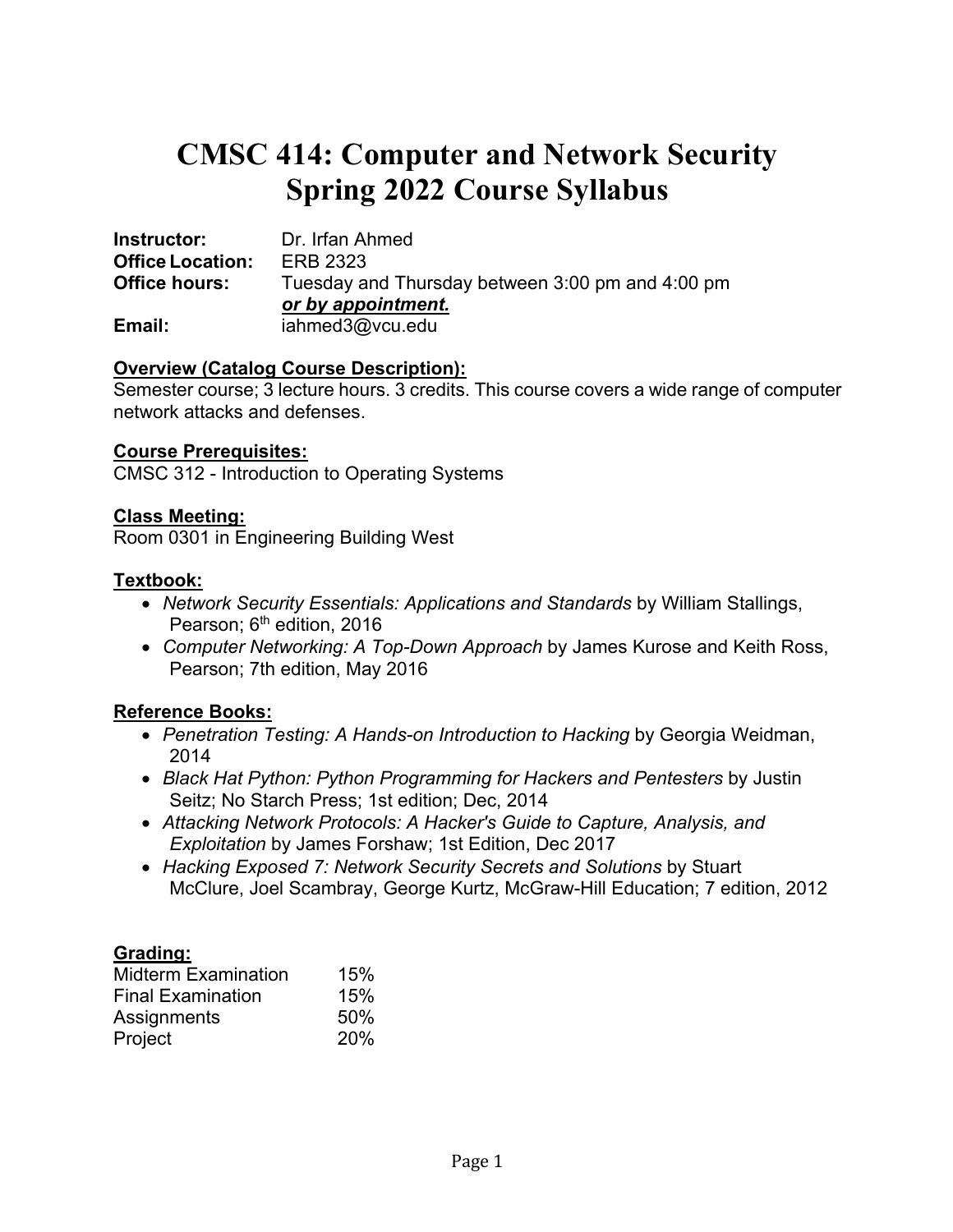## **Grading Scale:**

The following grading scale is used. I never curve. Grading in college courses is objective and based directly on your performance. Please don't ask me to change your grade on an assignment unless you clearly deserve it and can demonstrate that this is the case.

| A | 90-100 | 80-89 | 70-79 |
|---|--------|-------|-------|
| D | 60-69  | 0-59  |       |

#### **Tests:**

There will be one midterm and one final. The final examination is based on the material covered after the midterm. Any missed test will receive a grade of zero unless arrangements are made with me.

Midterm Exam Date: Thursday, March 17 Final Exam Date: Tuesday, May 10

**Assignments**: There will be significant laboratory/programming assignments in this course. You should consider the due date for each assignment to be a hard deadline. When the due date arrives, turn in what you have. I do give partial credit, but **late submissions are not accepted.** Submission procedures will be discussed in class.

**Project:** You will develop a security project during the semester. The project should involve the *demonstration* of a cyberattack, and/or *development* of a working prototype of a security solution (that can be borrowed from an existing popular tool, or a research paper, or it can be your own idea).

You will have to perform the following steps: register a team, submit a project proposal, and then a progress report and finally, project deliverables (presentation slides and demo video). You gain allocated marks for each completed step. Details are as follows:

#### *Team Registration: (One Mark)*

You will have to register your project and team members. The excel sheet is available at Google Docs at [ ].

(Copy-paste the link on your browser if the link does not work)

## *Proposal: (Four Marks)*

Initially you will submit a *2-page proposal* for the project that I will review and approve.

The proposal *must* have the following sections:

- Objective or main idea of the project
- List of tasks along with their description, and execution and completion timeline
- Evaluation approach of the prototype to verify that your attack or solution works
- Name and student IDs of group members
- Role and work scope of each group member

*You can work on the project in a team of up to three members.*

#### *Progress Report: (Three Marks)*

- 50% work must be completed by the due date of this report.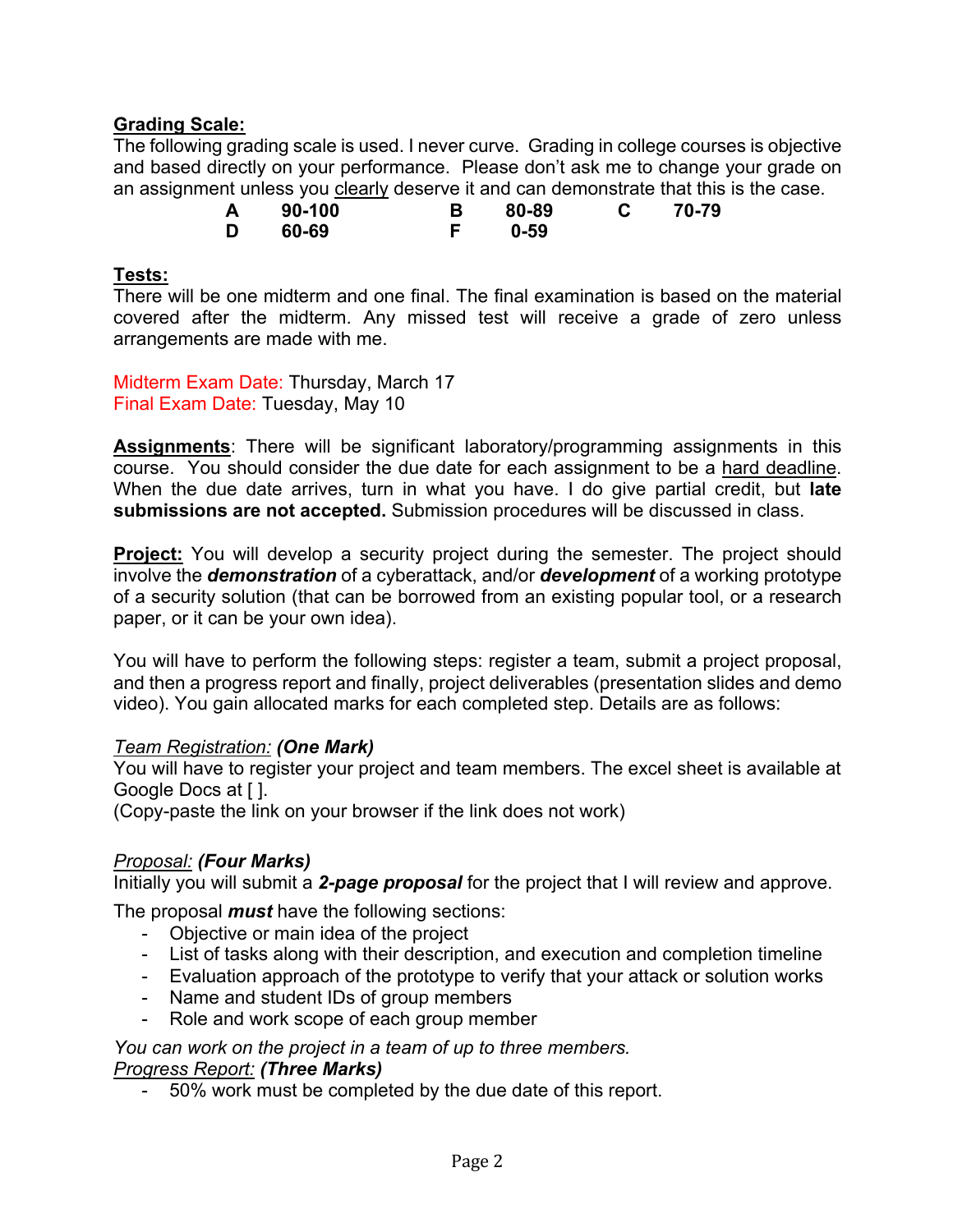- It should contain the following:
	- o Project Objectives
	- o The approach that you are working on
	- o List of tasks with their descriptions
	- o what tasks have been completed and what are left to be done.

*Project Deliverables:* I expect two deliverables:

1) a detailed presentation slides in pdf format *(Six Marks)*

2) a demo video *(Six Marks)*

The slides should contain

- Sufficient background information
- Project Objectives
- Details of the approach that you want to implement
- List of tasks with their descriptions
- Implementation Details
- Evaluation Results

#### *Important Dates:*

Team Registration Deadline: February 3, Thursday Proposal Submission Deadline: March 1, Tuesday Progress Report Deadline: April 5, Tuesday Project Submission Deadline: April 25, Monady

**Class Materials:** The lecture slides will be available via *Canvas*. Be sure to check the *Canvas* site frequently, http://canvas.vcu.edu/.

#### *Major Topics Include:*

- Computer Networks and Internet Overview
- Network TCP/IP Stack and Attacks
- Firewall, and Network Intrusion Detection and Prevention System
- Cryptographic Tools
- Network Penetration Testing Primer

| <b>Date</b>   | Slide set                | <b>Topics</b>                                         |
|---------------|--------------------------|-------------------------------------------------------|
| Tues,         | Overview of              | <b>CIA Triad</b>                                      |
| Jan 18        | <b>Computer Security</b> | <b>Computer Security Challenges and Strategy</b><br>- |
| Thu,          | Computer                 | Internet structure                                    |
| <b>Jan 20</b> | Networks and the         | Network core                                          |
|               | Internet                 |                                                       |
| Tues,         | Computer                 | Internet protocol stack                               |
| <b>Jan 25</b> | Networks and the         |                                                       |
|               | Internet                 |                                                       |
| Thu,          | <b>Application Layer</b> | Socket programming in Python                          |
| Jan 27        | <b>Attacks</b>           | Wireshark to capture and analyze packet<br>-          |

#### Tentative Lecture Schedule: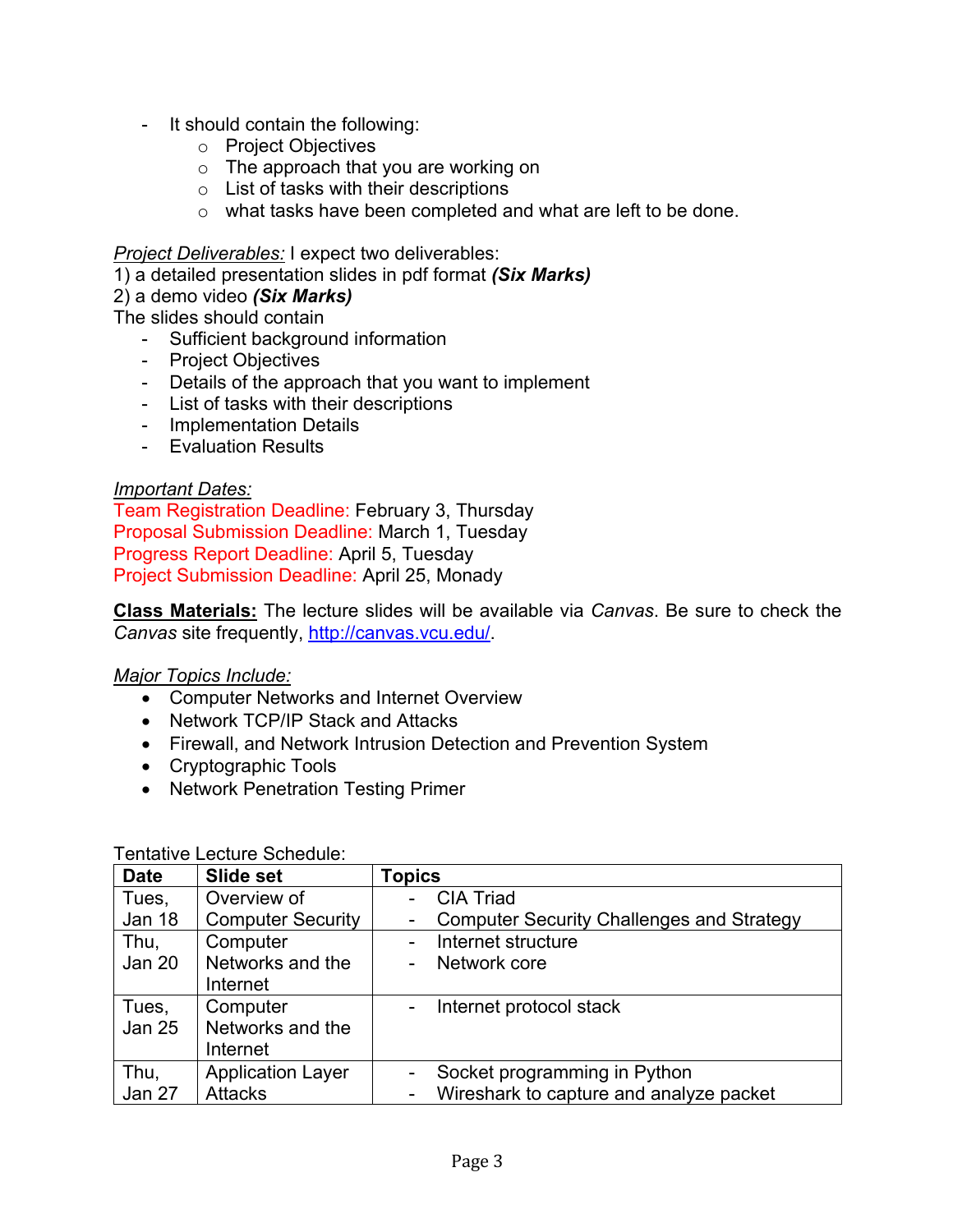|                   | <b>Assignment 1</b>          | <b>Network Application Development and</b><br><b>Wireshark Analysis</b>   |
|-------------------|------------------------------|---------------------------------------------------------------------------|
| Tues,             | <b>Application Layer</b>     | Python Programming for Hackers and<br>$\overline{\phantom{a}}$            |
| Feb 1             | <b>Attacks</b>               | Pentesters                                                                |
| Thu,              | <b>Application Layer</b>     | <b>HTTP</b>                                                               |
| Feb <sub>3</sub>  | <b>Attacks</b>               | Slowloris                                                                 |
|                   |                              | Shellshock                                                                |
| Tues,             | <b>Application Layer</b>     | DNS: domain name system<br>$\qquad \qquad \blacksquare$                   |
| Feb 8             | <b>Attacks</b>               | <b>Source Address Spoofing</b><br>$\overline{\phantom{a}}$                |
|                   |                              | <b>Reflection &amp; Amplification Attacks</b><br>$\overline{\phantom{a}}$ |
| Thu,              | <b>Application Layer</b>     | <b>Botnet and Zeus</b><br>$\blacksquare$                                  |
| Feb 10            | <b>Attacks</b>               | Rootkits (FU and Basic 6)                                                 |
|                   | <b>Assignment 2</b>          | <b>Bot Infection Analysis</b><br>$\blacksquare$                           |
| Tues,             | <b>Application Layer</b>     | <b>Industrial Control Systems</b><br>$\overline{\phantom{a}}$             |
| Feb 15            | <b>Attacks</b>               | <b>Modbus Protocol and Vulnerabilities</b>                                |
| Thu,              | <b>Application Layer</b>     | <b>Subverting PLC Password Protection</b><br>$\overline{\phantom{a}}$     |
| Feb 17            | <b>Attacks</b>               | <b>Control Logic Injection Attacks</b>                                    |
|                   |                              | <b>Real-world ICS Attacks</b>                                             |
| Tues,             | <b>Transport Layer</b>       | Multiplexing/demultiplexing<br>$\qquad \qquad \blacksquare$               |
| Feb <sub>22</sub> | <b>Attacks</b>               | <b>UDP: User Datagram Protocol</b><br>$\blacksquare$                      |
|                   | <b>Assignment 3</b>          | <b>Network Data Breach Investigation</b><br>$\blacksquare$                |
| Thu,              | <b>Transport Layer</b>       | <b>TCP: Transmission Control Protocol</b>                                 |
| Feb <sub>24</sub> | <b>Attacks</b>               | <b>Port Scanning Attacks</b>                                              |
|                   |                              | <b>TCP Reset Attack</b>                                                   |
| Tues,             | <b>Transport Layer</b>       | <b>SYN Spoofing</b><br>$\blacksquare$                                     |
| Mar 1             | <b>Attacks</b>               | <b>TCP Session Hijacking Attack</b>                                       |
| Thu,              | <b>Transport Layer</b>       | <b>TCP Sequence Prediction Attack</b><br>$\qquad \qquad \blacksquare$     |
| Mar <sub>3</sub>  | <b>Attacks</b>               | <b>Tiny Fragment Attack</b><br>$\overline{\phantom{a}}$                   |
| Mar <sub>8</sub>  |                              | <b>Spring Break</b>                                                       |
| <b>Mar 10</b>     |                              | <b>Spring Break</b>                                                       |
| Tues,             | <b>Review before Midterm</b> |                                                                           |
| <b>Mar 15</b>     |                              |                                                                           |
| Thu,<br>Mar 17    | <b>Midterm Exam</b>          |                                                                           |
| Tues,             | Network Layer                | Forwarding and routing<br>$\overline{\phantom{a}}$                        |
| Mar 22            | <b>Attacks</b>               | IP fragmentation                                                          |
|                   |                              | <b>Teardrop Attack</b>                                                    |
| Thu,              | Network Layer                | DHCP: Dynamic Host Configuration Protocol<br>$\blacksquare$               |
| Mar 24            | <b>Attacks</b>               | NAT: network address translation                                          |
|                   |                              | ICMP: internet control message protocol                                   |
|                   |                              | <b>Ping of Death Attack</b><br>$\overline{\phantom{a}}$                   |
|                   |                              | <b>Smurf Attack</b><br>$\blacksquare$                                     |
| Tues,             | <b>Link Layer Attacks</b>    | ARP: address resolution protocol<br>$\blacksquare$                        |
| Mar 29            |                              | ARP Spoofing and Ettercap                                                 |
| Thu,              | <b>Link Layer Attacks</b>    | <b>Ethernet switch</b><br>$\overline{\phantom{a}}$                        |
| Mar 31            |                              | <b>Ethernet CSMA/CD</b>                                                   |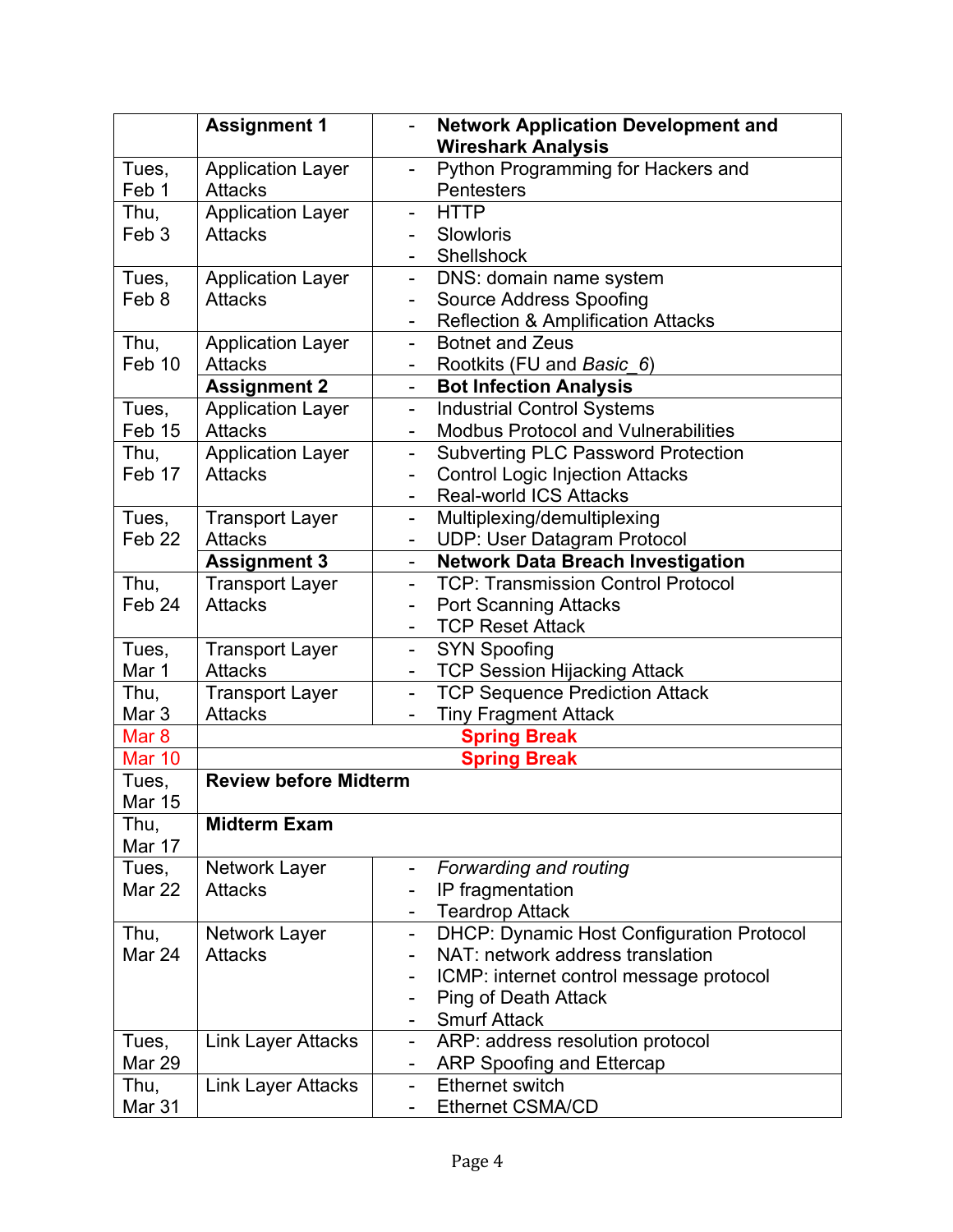|          |                                 | <b>MAC Flooding</b>                                      |
|----------|---------------------------------|----------------------------------------------------------|
| Tues,    | Firewall and                    | <b>Intrusion Detection Systems</b><br>$\overline{a}$     |
| April 5  | <b>Intrusion Detection</b>      | Host and Network-Based IDS                               |
|          | and Prevention                  |                                                          |
|          | System                          |                                                          |
|          | <b>Assignment 4</b>             | <b>Snort Rules</b>                                       |
| Thu,     | <b>Firewall and</b>             | Honeypot                                                 |
| April 7  | <b>Intrusion Detection</b>      | Snort                                                    |
|          | and Prevention                  | Firewall                                                 |
|          | System                          |                                                          |
| Tues,    | Cryptographic                   | <b>Symmetric Encryption</b><br>$\overline{\phantom{0}}$  |
| April 12 | Tools                           | <b>Message Authentication</b>                            |
|          |                                 |                                                          |
| Thu,     | Cryptographic                   | Kerberos                                                 |
| April 14 | Tools                           |                                                          |
|          | <b>Assignment 5</b>             | <b>Public Key Authentication using SSH Server</b>        |
| Tues,    | Cryptographic                   | <b>Public Key Encryption</b><br>$\overline{\phantom{0}}$ |
| April 19 | Tools                           |                                                          |
|          |                                 | <b>Public Key Certificate</b>                            |
|          |                                 | Digital signature                                        |
| Thu,     | <b>Network</b>                  | <b>Information Gathering</b><br>$\blacksquare$           |
| April 21 | Penetration                     | <b>Finding Vulnerabilities</b>                           |
|          | <b>Testing Primer</b>           |                                                          |
| Tues,    | <b>Network</b>                  | <b>Attacks and Exploitation</b>                          |
| April 26 | Penetration                     |                                                          |
|          | <b>Testing Primer</b>           |                                                          |
| April 28 |                                 | <b>Project Demos of Selected Class Projects</b>          |
| and      |                                 |                                                          |
| May 3    |                                 |                                                          |
| May 5    | <b>Review before Final Exam</b> |                                                          |

## **Learning objectives/outcomes**

At the end of the course, students will be able to understand network security concepts, and different cyberattacks and their countermeasures. The course will also prepare the students for advance network security courses at graduate level.

## **Technology Support**

#### **Engineering & VCU Resources:**

- **Personal Computer Requirement**: For our current system requirements and recommendations, see: https://egr.vcu.edu/admissions/accepted/computerrecommendations/
- **Remote Access to Public Lab computers**: To provide remote access, we use the Citrix App2Go environment to provide full and exclusive control over "the next available" computer in the lab. See this link for more details: https://wiki.vcu.edu/x/Oa0tBg